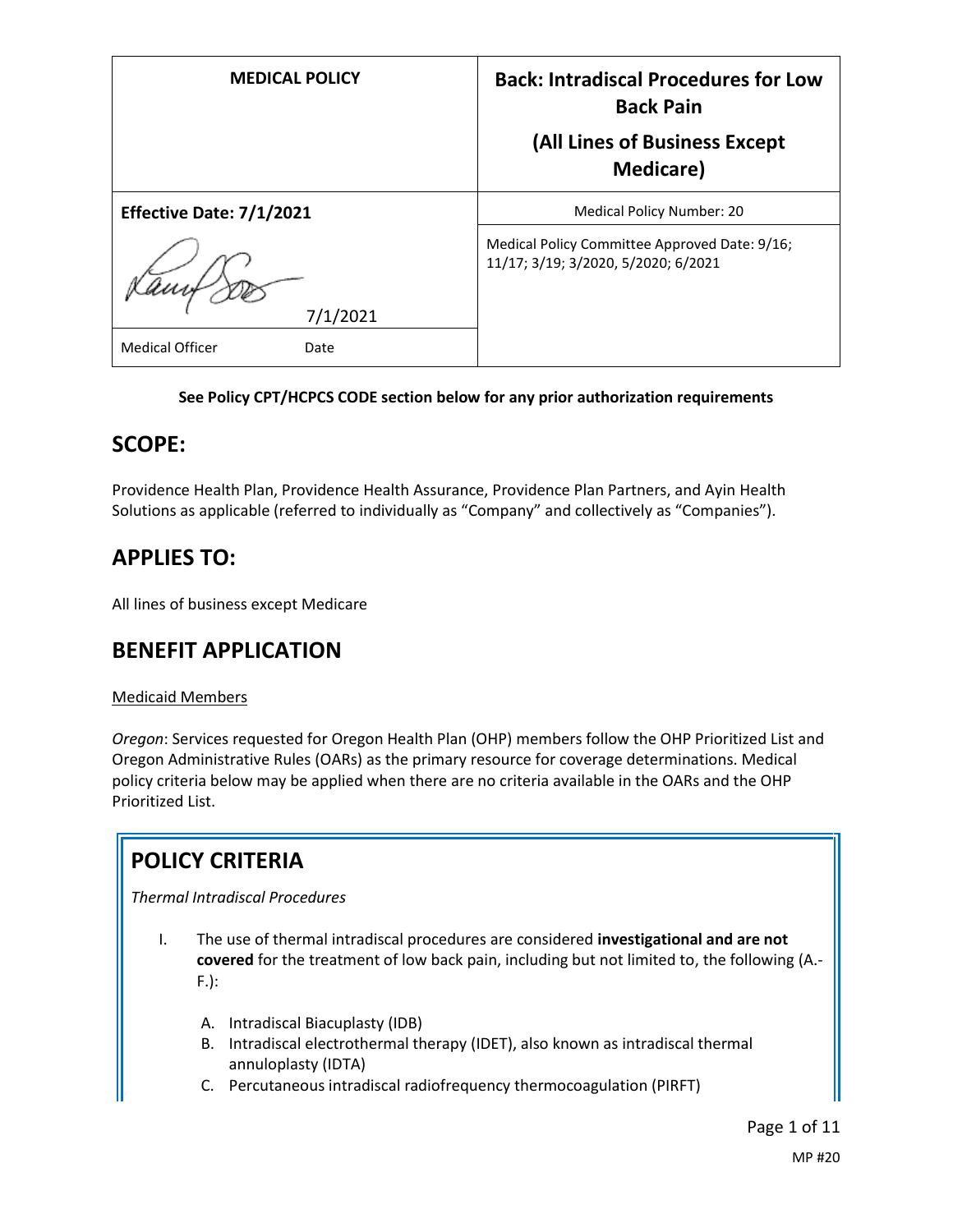- D. Percutaneous (or plasma) disc compression (PDD) or coblation
- E. Radiofrequency annuloplasty (RA)
- F. Targeted disc decompression (TDD)

*Non-Thermal Intradiscal Procedures*

- II. Non-thermal intradiscal procedures are considered **investigational and are not covered** for the treatment of low back pain, including but not limited to, the following (A.-B.):
	- A. Glucocorticoid intradiscal injections
	- B. Methylene blue intradiscal injections

Link t[o Policy Summary](#page-7-0)

# **BILLING GUIDELINES**

All intradiscal procedures are performed with radiologic or fluoroscopic guidance. Therefore, radiologic or fluoroscopic guidance is also considered not covered as an ancillary service when performed in conjunction with intradiscal procedures.

Non-thermal intradiscal injections should *not be billed* with the following codes:

- 20610: Arthrocentesis, aspiration and/or injection, major joint or bursa (eg, shoulder, hip, knee, subacromial bursa); without ultrasound guidance.
- 20611: Arthrocentesis, aspiration and/or injection, major joint or bursa (eg, shoulder, hip, knee, subacromial bursa); with ultrasound guidance, with permanent recording and reporting.
- 62281: Injection/infusion of neurolytic substance (eg, alcohol, phenol, iced saline solutions), with or without other therapeutic substance; epidural, cervical or thoracic.

# **CPT/HCPCS CODES**

| <b>All Lines of Business Except Medicare</b> |                                                                                                                                                                                                              |
|----------------------------------------------|--------------------------------------------------------------------------------------------------------------------------------------------------------------------------------------------------------------|
| Not Covered                                  |                                                                                                                                                                                                              |
| 22526                                        | Percutaneous intradiscal electrothermal annuloplasty, unilateral or bilateral including<br>fluoroscopic guidance; single level                                                                               |
| 22527                                        | Percutaneous intradiscal electrothermal annuloplasty, unilateral or bilateral including<br>fluoroscopic guidance; 1 or more additional levels (List separately in addition to code for<br>primary procedure) |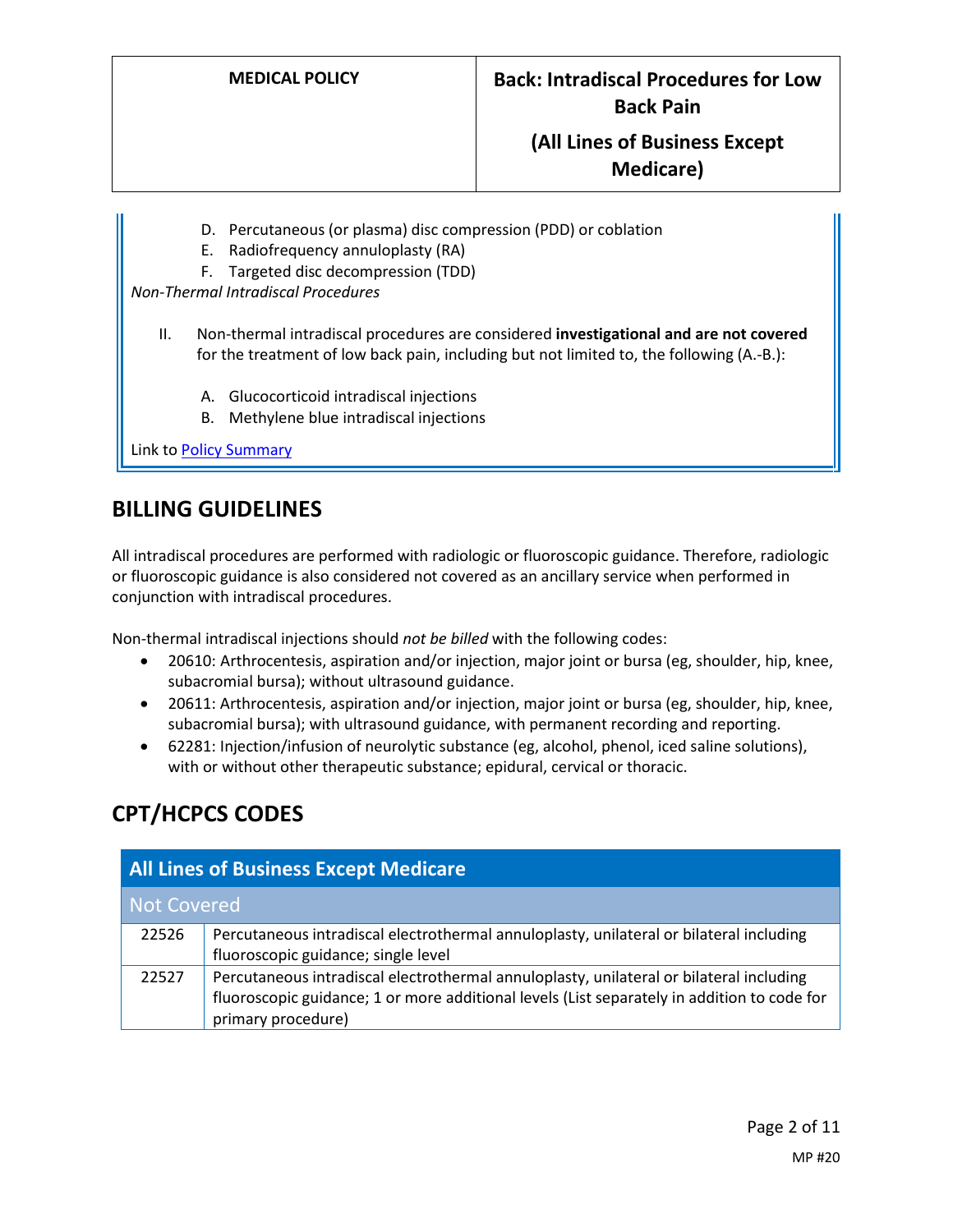| <b>Unlisted Codes</b>                                                                                |                                    |
|------------------------------------------------------------------------------------------------------|------------------------------------|
| All unlisted codes will be reviewed for medical necessity, correct coding, and pricing at the        |                                    |
| claim level. If an unlisted code is billed related to services addressed in this policy then it will |                                    |
| be denied as not covered.                                                                            |                                    |
| 22899                                                                                                | Unlisted procedure, spine          |
| 64999                                                                                                | Unlisted procedure, nervous system |

# **DESCRIPTION**

#### Low Back Pain

## Per a 2010 Hayes review<sup>1</sup>:

"Low back pain is a major cause of disability in adults, occurring in 15% to 20% of the workingage population annually and 80% of adults at some point in their lives. While most occurrences of low back pain resolve without intervention, approximately 10% of the cases do not respond to conservative treatment and are associated with chronic and disabling pain. The most prevalent cause of low back pain is intervertebral disc disease (IDD). Intervertebral discs consist of an outer component known as the annulus fibrosus, and an inner component known as the nucleus pulposus. IDD results in discogenic pain, which is persistent and disabling. When involving discs of the lower back, the resulting pain is characterized by chronic and disabling pain in the low back, may involve lesser pain in the groin or legs, and typically worsens with sitting or standing and subsides with lying down."<sup>1</sup>

## **Treatments**

#### *Thermal Intradiscal Procedures*

Initial treatment for discogenic low back pain entails conservative measures including pain medications, physical exercises, physical therapy (PT), back brace, intradiscal corticosteroid injections, and/or nerve blocks.

Surgical treatment is offered only if the pain is not responsive to conservative measures. Surgical procedures include disc excision, spinal fusion (arthroplasty), or total artificial disc replacement.

Percutaneous thermal intradiscal treatments, also known as thermal intradiscal procedures (TIPs), are proposed as minimally invasive alternatives to invasive surgical procedures.

Per the Centers for Medicare & Medicaid (CMS) NCD regarding thermal intradiscal procedures:<sup>2</sup>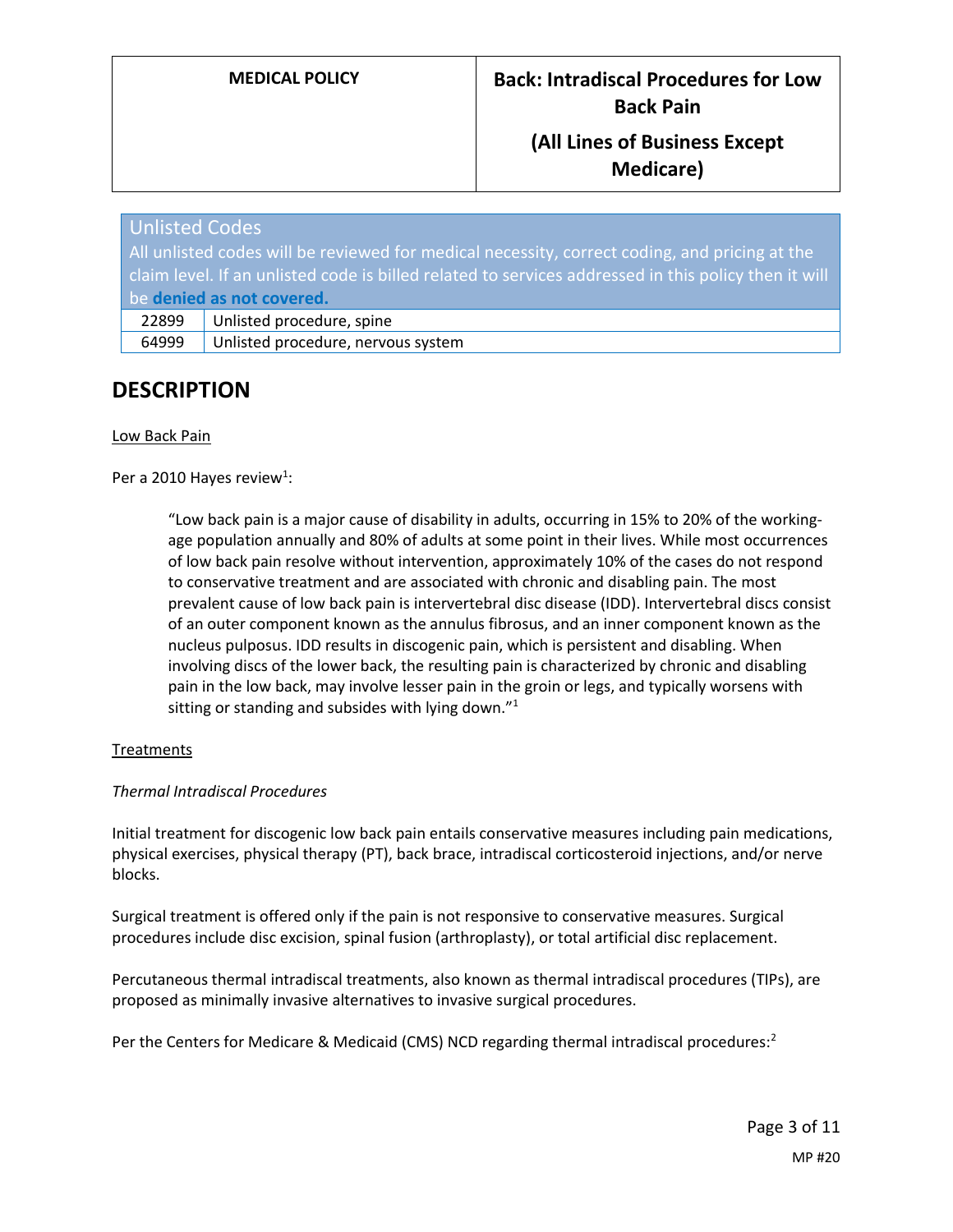"Thermal intradiscal procedures involve the insertion a catheter(s)/probe(s) into the spinal disc under fluoroscopic guidance in order to produce, or apply, heat and/or disruption within the disc to relieve low back pain."

This includes percutaneous intradiscal techniques that employ the use of a radiofrequency energy source or electrothermal energy to apply or create heat and/or disruption within the disc for coagulation and/or decompression of disc material to treat symptomatic patients with annular disruption of a contained herniated disc, to seal annular tears or fissures, or destroy nociceptors for the purpose of relieving pain. This includes techniques that use single or multiple probe(s)/ catheter(s), which utilize a resistance coil or other delivery system technology, are flexible or rigid, and are placed within the nucleus, the nuclear-annular junction, or the annulus.

TIPs procedures performed within the annulus include intradiscal electrothermal therapy (IDET), intradiscal radiofrequency thermocoagulation (IRFT), intradiscal biacuplasty (IDB), and radiofrequency annuloplasty (RA). Procedures performed within the nucleus of the disc include percutaneous (or plasma) disc decompression (PDD) or ablation, and targeted disc decompression (TDD) procedures.

At times thermal intradiscal procedures are identified, or labeled, based on the name of the catheter(s)/probe(s) that are used (e.g., SpineCath, DiscTRODE, Spine Wand, Accutherm, or TransDiscal electrodes); and each technique or device has its own protocol for application of therapy."<sup>2</sup>

## *Non-Thermal Intradiscal Procedures*

Non-thermal intradiscal procedures can include various combinations of injectable medications and substances such as steroids, normal saline, and anesthetics that may alleviate discogenic pain. Both steroids and non-steroidal anti-inflammatory drugs have been shown partially effective in treating pain due to inflammation. As a result, it is purported that intradiscal injections may improve pain by contracting tissues surrounding the disc and promoting spinal segment stabilization.<sup>3</sup> Recent studies primarily evaluate the efficacy of glucocorticoid and methylene blue intradiscal injections.

# **REVIEW OF EVIDENCE**

A review of the ECRI, Hayes, Cochrane, and PubMed databases was conducted regarding the use of thermal and non-thermal intradiscal procedures for the treatment of low back pain. Below is a summary of the available evidence identified through March 2021. Due to the volume of literature, the evidence review on the various procedures is focused on systematic reviews.

#### Thermal Intradiscal Procedures

Systematic reviews have been published on the following percutaneous thermal intradiscal procedures: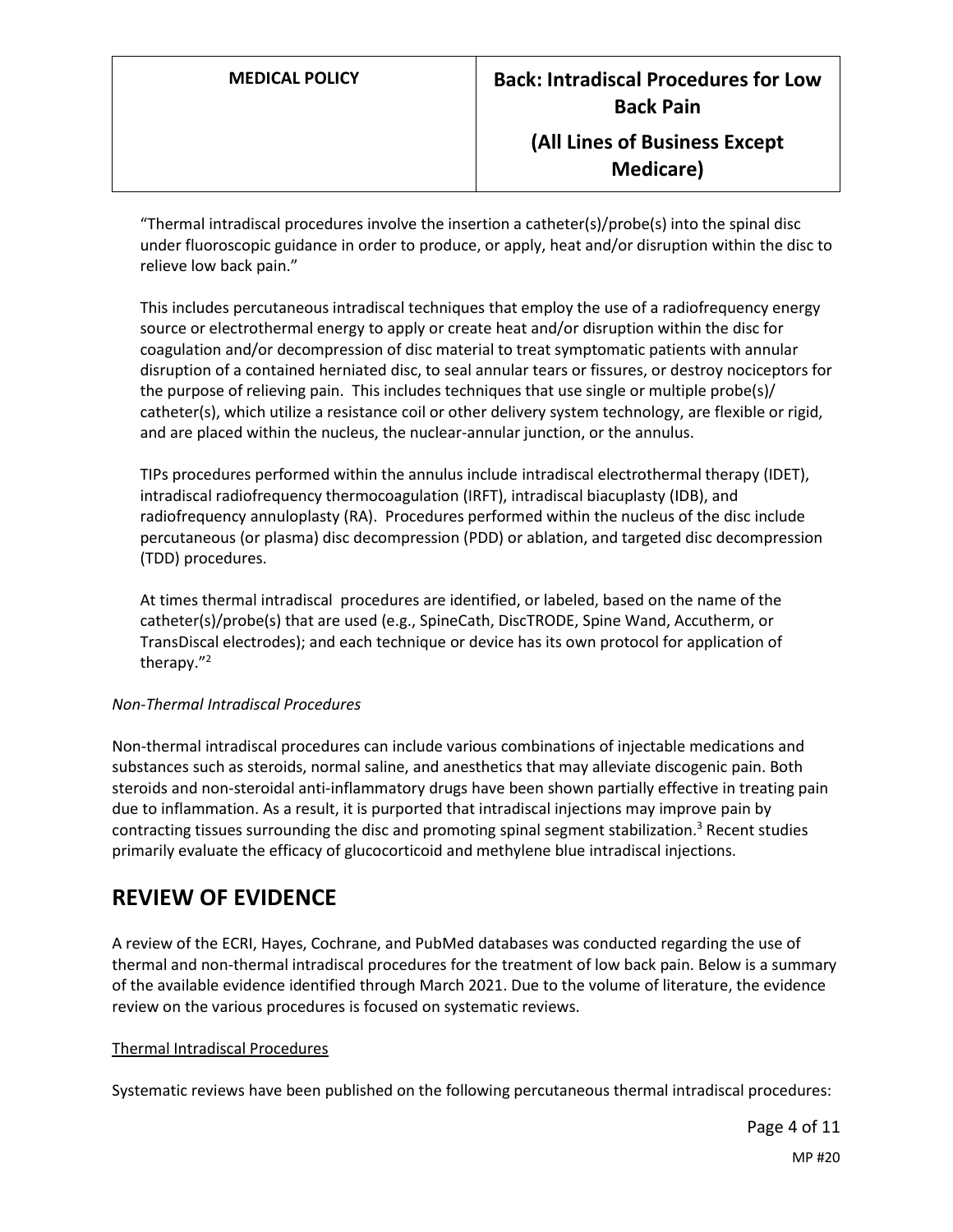- $\bullet$  Intradiscal biacuplasty (IDB)<sup>4-7</sup>
- Intradiscal electrothermal therapy (IDET), also known as Intradiscal thermal annuloplasty  $(IDTA)^{1,4-13}$
- **•** Percutaneous intradiscal radiofrequency thermocoagulation (PIRFT) $^{7,12}$
- **•** Percutaneous (or plasma) disc compression (PDD) or coblation<sup>14-17</sup>
- Radiofrequency annuloplasty (RA)<sup>4-6</sup>
- Targeted disc decompression  $(TDD)^{17}$

Many of the systematic reviews suffered from one or more of the following limitations:

- Heterogeneous in the methods used to examine primary studies evaluating various percutaneous thermal intradiscal procedures:
	- $\circ$  included or focused entirely on nonrandomized studies due to a paucity of published randomized controlled trials (RCTs)
	- o included a large number of retrospective studies
	- $\circ$  included studies with heterogeneous patient cohorts (e.g. low back pain due to various etiologies)
	- $\circ$  reviews that did include RCTs reported that study criteria used in these RCTs were inconsistent (specifically regarding inclusion/exclusion criteria on age, body mass index, duration of symptoms)
- Two of the reviews were industry sponsored. $8,9$

All reviews mentioned the need for larger, better-quality studies with longer-term follow-up. The majority of recent reviews were unable to draw definitive conclusions regarding the efficacy of any one procedure as a treatment for low back pain. Many of the reviews indicated that ideal patient selection for each procedure remains to be determined.

Overall, the body of evidence for any given procedure suffers from one or more of the following limitations:

- extremely limited number of randomized controlled trials (RCTs) reporting outcomes for any given procedure
- primary studies, including very small numbers of RCTS, were of low- to very-low quality of due to methodological limitations including:
	- o small sample size (under 100 patients)
	- o insufficient statistical power
	- o lack of blinding
	- o primary outcomes reported consisted mostly of subjective, patient-reported outcomes
- inadequate follow-up
- heterogeneity of:
	- o comparator treatment
	- o primary outcomes reported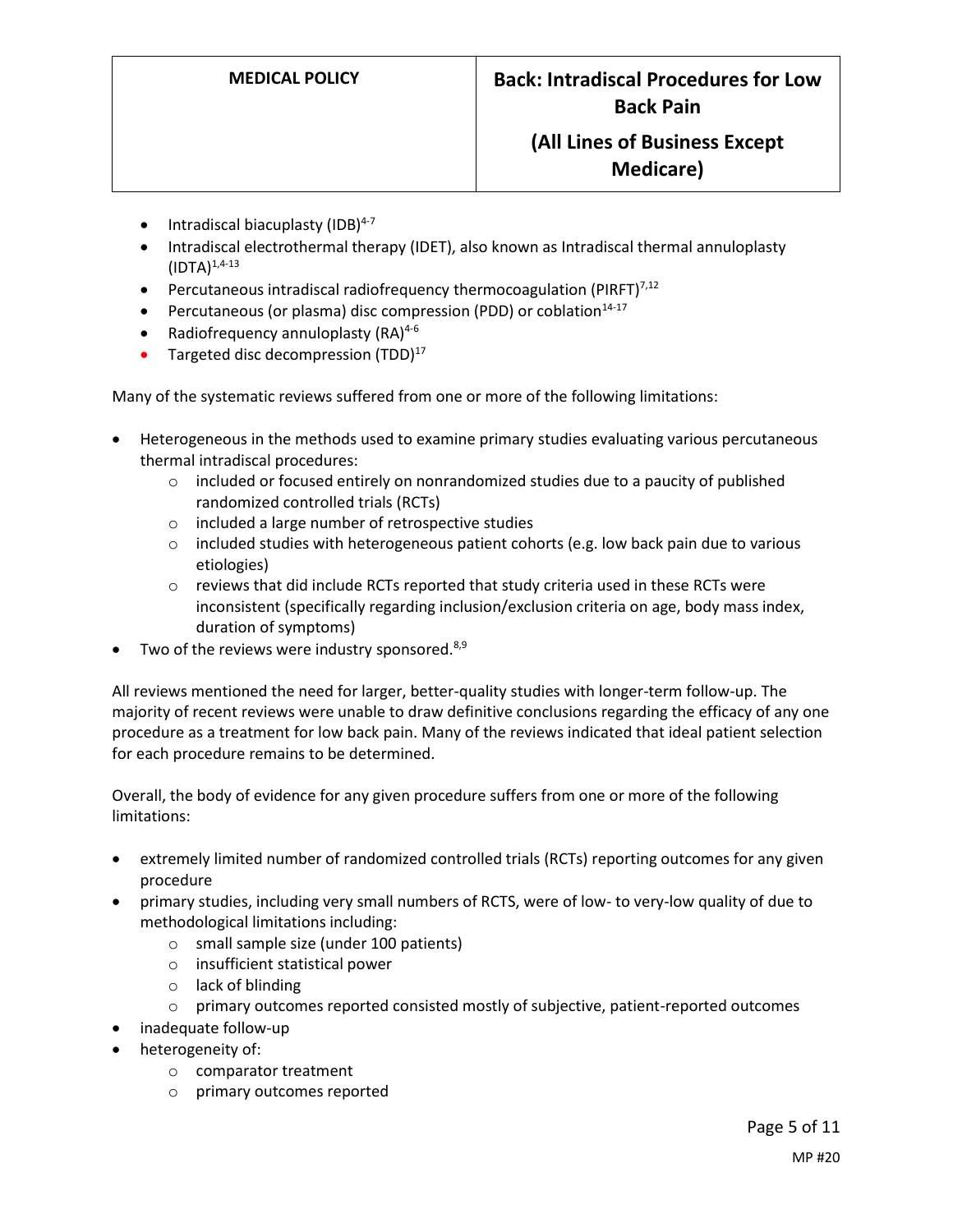conflicting or no evidence of short-term or long-term reductions in pain and/or disability.

#### Non-Thermal Intradiscal Procedures

No systematic reviews have been published within the last five years examining the efficacy of the following non-thermal intradiscal therapies for the treatment of low back pain:

- Glucocorticoid intradiscal injections
- Methylene Blue intradiscal injections

*Glucocorticoid Intradiscal Injections*

In 2017, Nguyen and colleagues conducted a RCT evaluating the efficacy of a single glucocorticoid intradiscal injection (GC-IDI) for the treatment of chronic lower back pain (LBP) and active discopathy.<sup>18</sup> In total, 135 patients received a single GC-IDI during discography (n=67) or discography alone (n=68). The primary outcome of interest was the percentage of patients with LBP intensity rating less than 40 on a scale of 0 (no pain) to 100 (maximum pain) in ten point increments over the past 48 hours and 1 month. Secondary outcomes were LBP intensity at 12 months, spine-specific limitations in activities, health-related QOL (HRQL), anxiety and depression, employment status, and use of analgesics and nonsteroidal anti-inflammatory drugs at 1 and 12 month follow-up periods. At one month follow-up, GC-IDI patients responded better than the control group. At 1 month after the intervention, the percentage of responders (LBP intensity less than 40) was higher in the GC-IDI group (36 of 65 [55.4 %]) than the control group (21 of 63 [33.3 %]) (ARD: 22.1 percentage points [95 % CI: 5.5 to 38.7 percentage points]; *p* = 0.009). However, groups did not differ in LBP intensity at 12 months and in most secondary outcomes at either 1 or 12 months. Authors concluded that a single GC-IDI reduced LBP at 1 month but not at 12 months.<sup>18</sup>

## *Methylene Blue Intradiscal Injections*

Two meta-analyses were published on methylene blue for back pain.<sup>19,20</sup> Guo et al. reviewed nonrandomized data from 5 studies on discogenic low back pain. A pooled analysis found that visual analog and numerical rating scale pain scores and disability scores were lowered among participants, but there were no comparison groups and therefore no conclusions can be drawn from the results. In the second meta-analysis, Yao et al reviewed 3 RCTS on general back pain and found that, compared to a control group, pain scores were reduced at 24-48 hours (standard mean difference: -1.69; 95% CI: -2.07 to -1.32; P< 0.001) and at 2-3 months (mean difference: -1.09; 95% CI: -1.62 to -0.56; P< 0.0001), but not at 6 months. All studies from both meta-analyses suffered from high levels of biases. Sample sizes were small, ranging from 8-52 participants. There was high heterogeneity in participant populations, outcome measures, and results. Both meta-analyses are of poor quality and do not offer substantial evidence for the use of methylene blue intradiscal injections for back pain.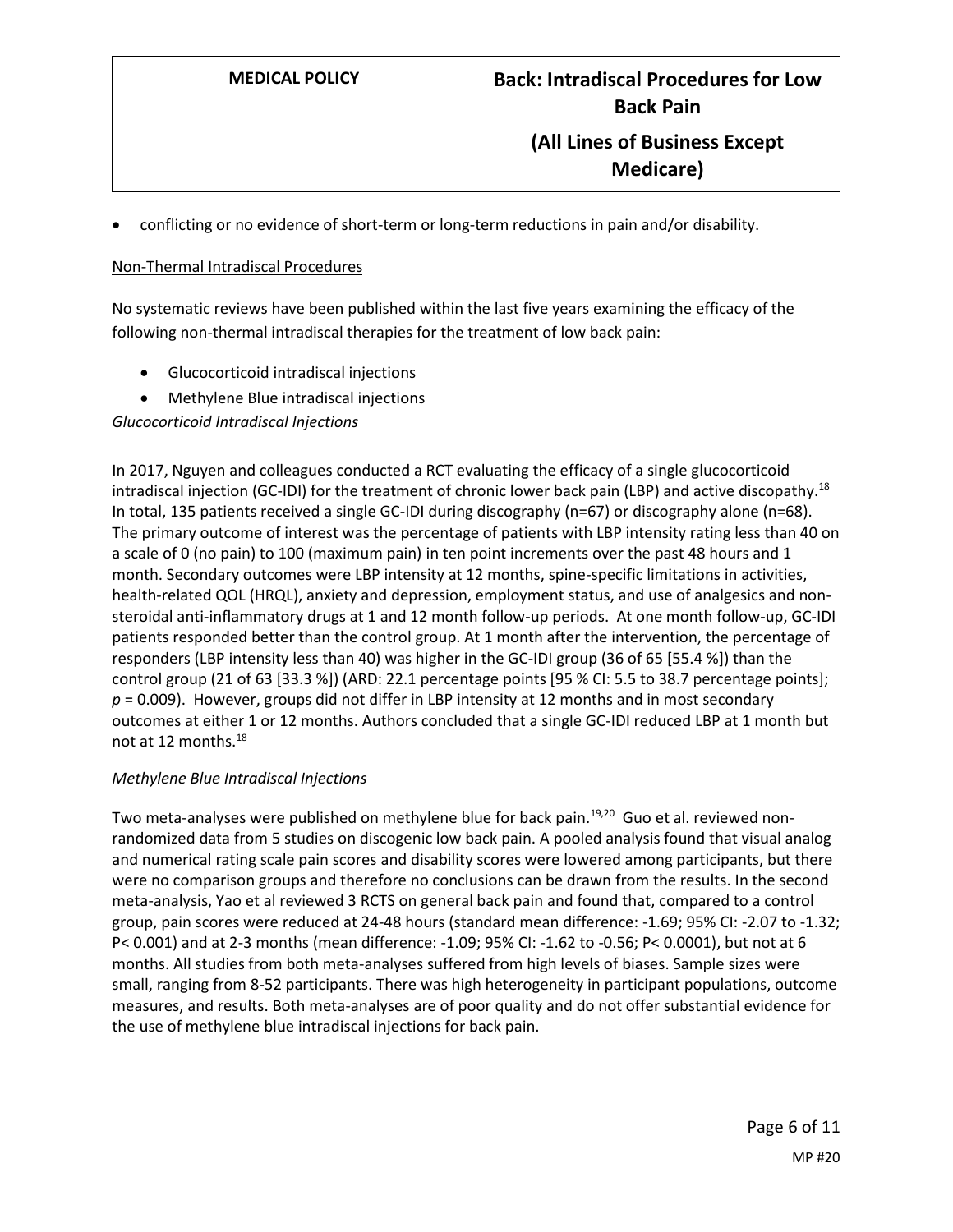Two recent non-randomized trials<sup>21,22</sup> examined the efficacy of methylene blue for the treatment of low back pain. Despite reporting statistically significant improvements, both studies suffered from small sample sizes (n=15-33), inadequate follow-up (6-12 months) and a lack of comparator groups.

# **CLINICAL PRACTICE GUIDELINES**

## Thermal Intradiscal Procedures

## *North American Spine Society (NASS)*

In 2020, the NASS published clinical practice guidelines addressing the diagnosis and treatment of low back pain.<sup>23</sup> Investigators stated that intradiscal steroids are "suggested" to provide short-term improvement in pain and function in patients with Modic changes (Grade of Recommendation: B [Fair evidence, level II or III studies with consistent findings). The recommendation was based on a RCT and comparative cohort study involving subjects with Modic Type I and/or II changes on MRI, and outcomes which included VAS scores and disability scores. At 6-month follow-up, reported clinical outcomes demonstrated significant improvements in pain and function.

For patients with discogenic low back pain, NASS reported there is insufficient evidence to support intradiscal steroid injections provide improvements in pain and function (Grade of Recommendation: I [insufficient or conflicting evidence]).

## *National Institute for Health and Care Excellence (NICE)*

In 2016, NICE published interventional procedural guidance (IPG) documents for a number of percutaneous thermal intradiscal procedures. NICE indicated that the following procedures, "should only be used with special arrangements for clinical governance, consent and audit or research."<sup>24</sup>

- Percutaneous electrothermal treatment of the intervertebral disc annulus for low back pain and sciatica (IPG544).
	- $\circ$  NICE stated that "the evidence on efficacy is inconsistent and of poor quality."
- Percutaneous intradiscal radiofrequency treatment of the intervertebral disc nucleus for low back pain (IPG545).
	- o NICE stated that "the evidence on its efficacy is limited in quantity and quality."

NICE also indicated that the evidence on efficacy of percutaneous coblation of the intervertebral disc for low back pain and sciatica was "adequate". (IPG543). However, this guidance was based on one systematic review that included three key studies (two RCTs and one large case series).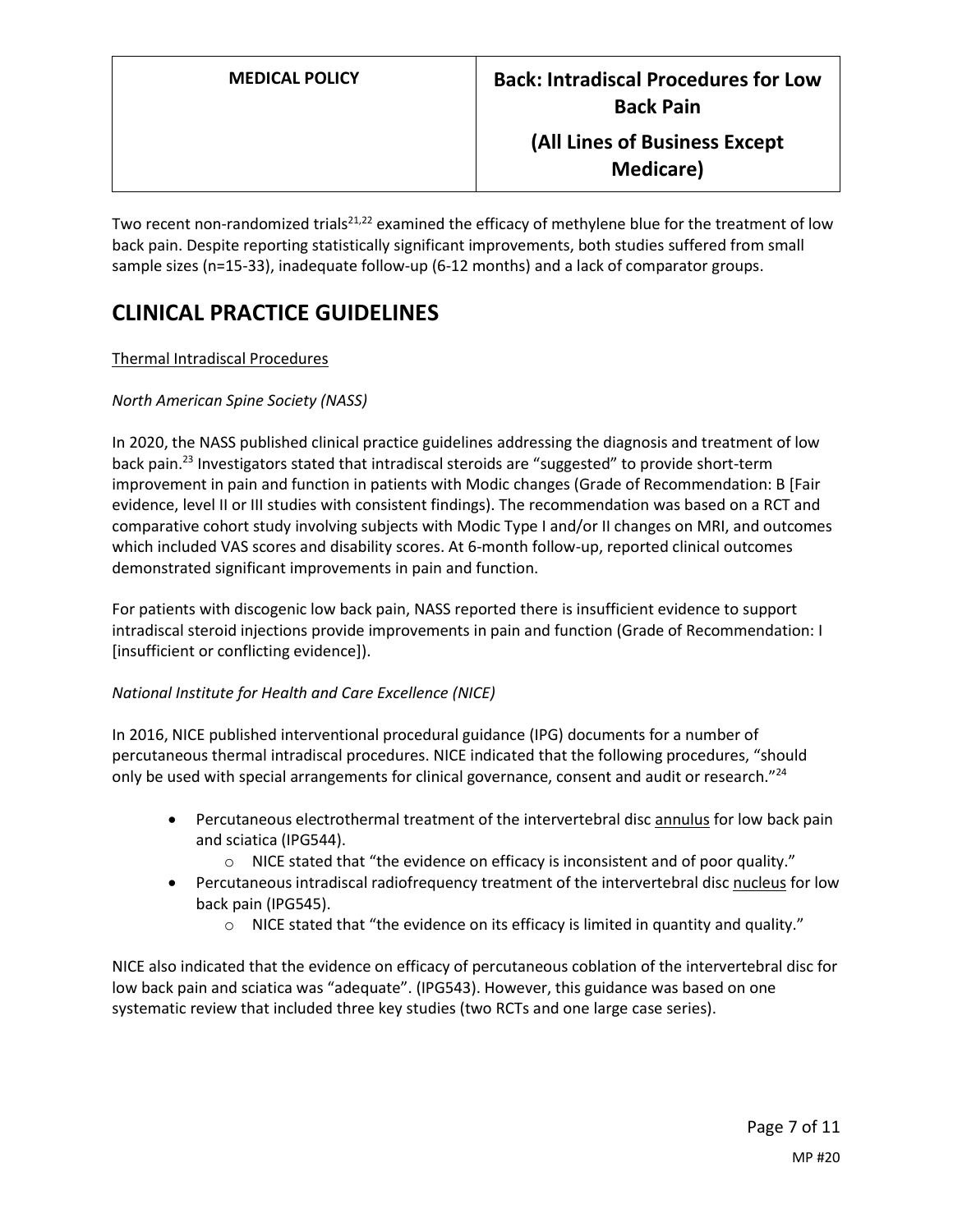### *American Society of Interventional Pain Physicians (ASIPP)*

In 2013, the ASIPP reaffirmed their guideline regarding interventional techniques for the treatment of chronic spinal pain.<sup>25</sup> ASIPP made the following statements regarding thermal annular procedures:

- "The evidence supporting the efficacy of IDET is limited to fair." (Based on evidence of two randomized trials and five observational studies.)
- "There is limited to fair evidence for the effectiveness of biacuplasty for treating low back pain, based on one randomized trial with modest results."
- "The evidence for various modes of percutaneous disc decompression (PDD) is limited to fair for nucleoplasty." (Based on one RCT and 15 observational studies.)

#### Non-Thermal Intradiscal Procedures

#### *National Institute for Health and Care Excellence (NICE)*

In 2016, NICE published a guideline for the assessment and management of low back pain and sciatica in patients over 16 years old. The guideline recommended against the use of spinal injections for managing low back pain.<sup>24</sup>

# <span id="page-7-0"></span>**POLICY SUMMARY**

There is insufficient evidence that the use of percutaneous thermal and non-thermal intradiscal procedures are safe and effective compared to standard of care (surgical and non-surgical) treatments for low back pain. To prove clinical utility, additional, large well-designed randomized controlled trials with long-term follow-up are needed. In addition, no evidence-based clinical practice guidelines were identified that strongly support the use of these procedures. One guideline recommended intradiscal steroids for improvements in pain and function in patients with Modic changes, but results did not endure past the short-term.

# **INSTRUCTIONS FOR USE**

Company Medical Policies serve as guidance for the administration of plan benefits. Medical policies do not constitute medical advice nor a guarantee of coverage. Company Medical Policies are reviewed annually and are based upon published, peer-reviewed scientific evidence and evidence-based clinical practice guidelines that are available as of the last policy update. The Companies reserve the right to determine the application of Medical Policies and make revisions to Medical Policies at any time. Providers will be given at least 60-days notice of policy changes that are restrictive in nature.

The scope and availability of all plan benefits are determined in accordance with the applicable coverage agreement. Any conflict or variance between the terms of the coverage agreement and Company Medical Policy will be resolved in favor of the coverage agreement.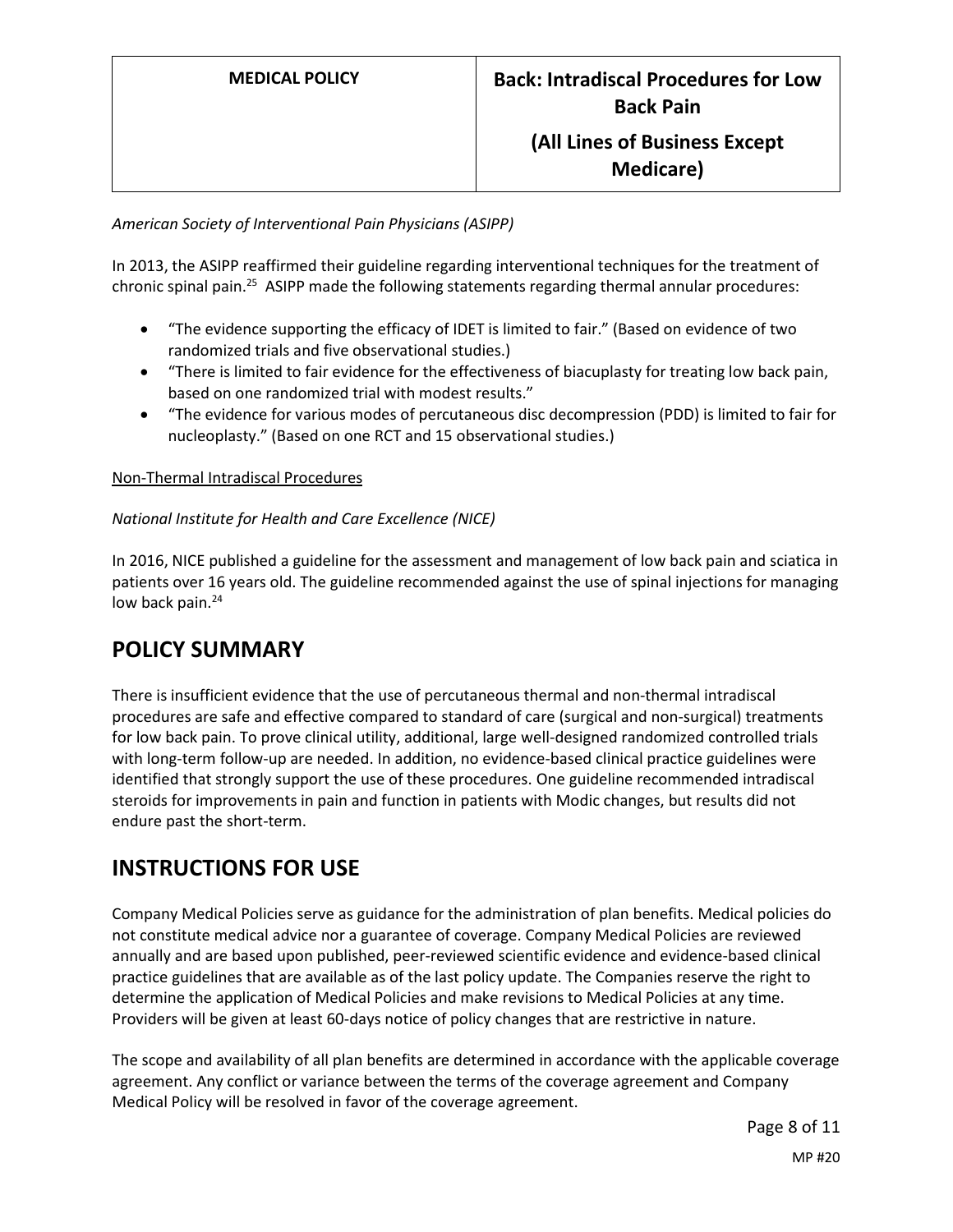# **REGULATORY STATUS**

#### U.S. Food & Drug Administration (FDA)

There are a number of radiofrequency (RF) coagulation devices that have been cleared for marketing by the FDA through the 510(k) clearance process that may be used for disc nucleotomy. Examples of these devices include:

- Nucleotomy Catheter (Oratec Interventions, Inc.)
- SpineCATH™ Intradiscal Catheter (Oratec Interventions, Inc.)
- Radionics RF Disc Catheter Electrode System (Radionics Inc.)
- TransDiscal ™ System (Baylis Medical) for biacuplasty
- Spine Wand (ArthroCare, Corporation)

**Note**: Some of the devices listed above are no longer available, but were identified during the evidence review.

### Mental Health Parity Statement

Coverage decisions are made on the basis of individualized determinations of medical necessity and the experimental or investigational character of the treatment in the individual case. In cases where medical necessity is not established by policy for specific treatment modalities, evidence not previously considered regarding the efficacy of the modality that is presented shall be given consideration to determine if the policy represents current standards of care.

# **REFERENCES**

- 1. NuVasive®Inc. MAGEC® Noninvasive Growth Modulation[. http://www.nuvasive.com/wp](http://www.nuvasive.com/wp-content/uploads/2017/03/MAGEC-Patient-Education-Brochure-US.pdf)[content/uploads/2017/03/MAGEC-Patient-Education-Brochure-US.pdf.](http://www.nuvasive.com/wp-content/uploads/2017/03/MAGEC-Patient-Education-Brochure-US.pdf) Accessed 4/19/2021.
- 2. Centers for Medicare & Medicaid Services. National Coverage Determination (NCD) for Thermal Intradiscal Procedures (TIPs) (150.11) [https://www.cms.gov/medicare-coverage](https://www.cms.gov/medicare-coverage-database/details/ncd-details.aspx?NCDId=324)[database/details/ncd-details.aspx?NCDId=324.](https://www.cms.gov/medicare-coverage-database/details/ncd-details.aspx?NCDId=324) Published 2009. Accessed 4/19/2021.
- 3. Muzin S, Isaac Z, Walker J. The role of intradiscal steroids in the treatment of discogenic low back pain. *Current reviews in musculoskeletal medicine.* 2008;1(2):103-107
- 4. Helm S, Hayek SM, Benyamin RM, Manchikanti L. Systematic review of the effectiveness of thermal annular procedures in treating discogenic low back pain. *Pain Physician.*  2009;12(1):207-232[.https://www.ncbi.nlm.nih.gov/pubmed/19165305.](https://www.ncbi.nlm.nih.gov/pubmed/19165305)
- 5. Helm Ii S, Deer TR, Manchikanti L, et al. Effectiveness of thermal annular procedures in treating discogenic low back pain. *Pain Physician.* 2012;15(3):E279- 304[.https://www.ncbi.nlm.nih.gov/pubmed/22622914.](https://www.ncbi.nlm.nih.gov/pubmed/22622914)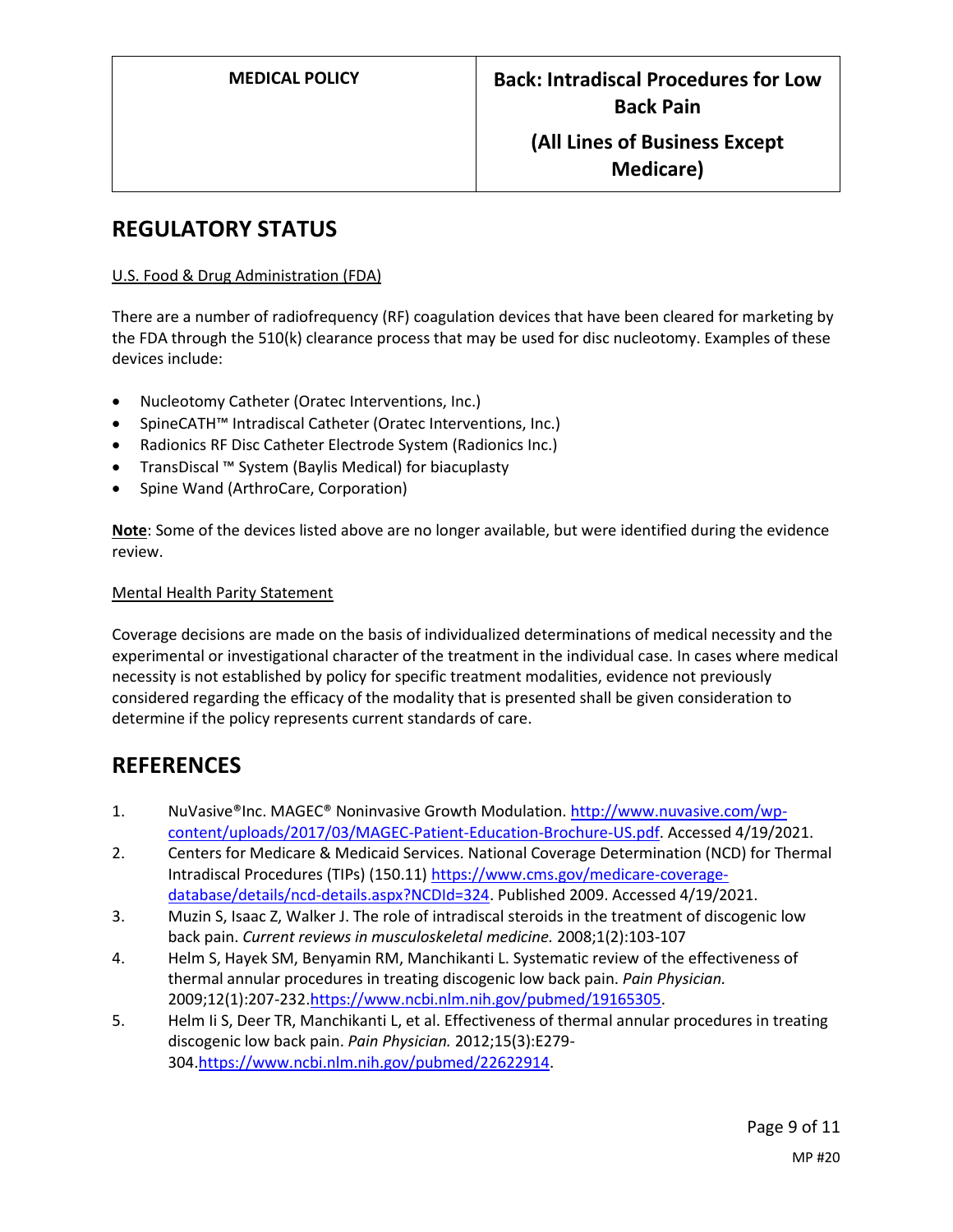- 6. Helm Ii S, Simopoulos TT, Stojanovic M, Abdi S, El Terany MA. Effectiveness of Thermal Annular Procedures in Treating Discogenic Low Back Pain. *Pain Physician.* 2017;20(6):447- 470[.https://www.ncbi.nlm.nih.gov/pubmed/28934777.](https://www.ncbi.nlm.nih.gov/pubmed/28934777)
- 7. Lu Y, Guzman JZ, Purmessur D, et al. Non-Operative Management for Discogenic Back Pain: A Systematic Review. *Spine.* 2014;39(16):1314- 1324[.http://www.ncbi.nlm.nih.gov/pmc/articles/PMC4144979/.](http://www.ncbi.nlm.nih.gov/pmc/articles/PMC4144979/)
- 8. Andersson GB, Mekhail NA, Block JE. Treatment of intractable discogenic low back pain. A systematic review of spinal fusion and intradiscal electrothermal therapy (IDET). *Pain Physician.*  2006;9(3):237-248[.https://www.ncbi.nlm.nih.gov/pubmed/16886032.](https://www.ncbi.nlm.nih.gov/pubmed/16886032)
- 9. Appleby D, Andersson G, Totta M. Meta-analysis of the efficacy and safety of intradiscal electrothermal therapy (IDET). *Pain Med.* 2006;7(4):308- 316[.https://www.ncbi.nlm.nih.gov/pubmed/16898940.](https://www.ncbi.nlm.nih.gov/pubmed/16898940)
- 10. Freeman BJ. IDET: a critical appraisal of the evidence. *Eur Spine J.* 2006;15 Suppl 3:S448- 457[.https://www.ncbi.nlm.nih.gov/pubmed/16868786.](https://www.ncbi.nlm.nih.gov/pubmed/16868786)
- 11. Gibson JN, Waddell G. Surgical interventions for lumbar disc prolapse: updated Cochrane Review. *Spine (Phila Pa 1976).* 2007;32(16):1735- 1747[.https://www.ncbi.nlm.nih.gov/pubmed/17632394.](https://www.ncbi.nlm.nih.gov/pubmed/17632394)
- 12. Urrutia G, Kovacs F, Nishishinya MB, Olabe J. Percutaneous thermocoagulation intradiscal techniques for discogenic low back pain. *Spine (Phila Pa 1976).* 2007;32(10):1146- 1154[.https://www.ncbi.nlm.nih.gov/pubmed/17471101.](https://www.ncbi.nlm.nih.gov/pubmed/17471101)
- 13. Murcia\* JDU. Management of Discogenic Lumbar Pain with Intradiscal Electrothermal Therapy (IDET). *Journal of Ergonomics.* 2019;9(2)[.https://www.longdom.org/open-access/management](https://www.longdom.org/open-access/management-of-discogenic-lumbar-pain-with-intradiscal-electrothermal-therapy-idet-44069.html)[of-discogenic-lumbar-pain-with-intradiscal-electrothermal-therapy-idet-44069.html.](https://www.longdom.org/open-access/management-of-discogenic-lumbar-pain-with-intradiscal-electrothermal-therapy-idet-44069.html)
- 14. Gerges FJ, Lipsitz SR, Nedeljkovic SS. A systematic review on the effectiveness of the Nucleoplasty procedure for discogenic pain. *Pain Physician.* 2010;13(2):117- 132[.https://www.ncbi.nlm.nih.gov/pubmed/20309378.](https://www.ncbi.nlm.nih.gov/pubmed/20309378)
- 15. Manchikanti L, Singh V, Calodney AK, et al. Percutaneous lumbar mechanical disc decompression utilizing Dekompressor(R): an update of current evidence. *Pain Physician.* 2013;16(2 Suppl):SE1- 24[.https://www.ncbi.nlm.nih.gov/pubmed/23615884.](https://www.ncbi.nlm.nih.gov/pubmed/23615884)
- 16. Manchikanti L, Falco FJ, Benyamin RM, et al. An update of the systematic assessment of mechanical lumbar disc decompression with nucleoplasty. *Pain Physician.* 2013;16(2 Suppl):SE25-54[.https://www.ncbi.nlm.nih.gov/pubmed/23615886.](https://www.ncbi.nlm.nih.gov/pubmed/23615886)
- 17. Ong D, Chua NH, Vissers K. Percutaneous Disc Decompression for Lumbar Radicular Pain: A Review Article. *Pain Pract.* 2016;16(1):111- 126[.https://www.ncbi.nlm.nih.gov/pubmed/25354274.](https://www.ncbi.nlm.nih.gov/pubmed/25354274)
- 18. Nguyen C, Boutron I, Baron G, et al. Intradiscal glucocorticoid injection for patients with chronic low back pain associated with active discopathy: a randomized trial. *Annals of internal medicine.*  2017;166(8):547-556
- 19. Gang Yao LX. The efficacy of methylene blue for back pain: a meta-analysis of randomized controlled trials. *Int J Clin Exp Med.* 2019;12(9)[.http://www.ijcem.com/files/ijcem0095385.pdf.](http://www.ijcem.com/files/ijcem0095385.pdf)
- 20. Xiaohui Guo M, WenYuan Ding, MD, LanZe Liu, BA, SiDong Yang, MD. Intradiscal Methylene Blue Injection for Discogenic Low Back Pain: A Meta-Analysis. *World Institute of Pain.* 2019;19(1):118- 129[.https://onlinelibrary.wiley.com/doi/epdf/10.1111/papr.12725.](https://onlinelibrary.wiley.com/doi/epdf/10.1111/papr.12725)